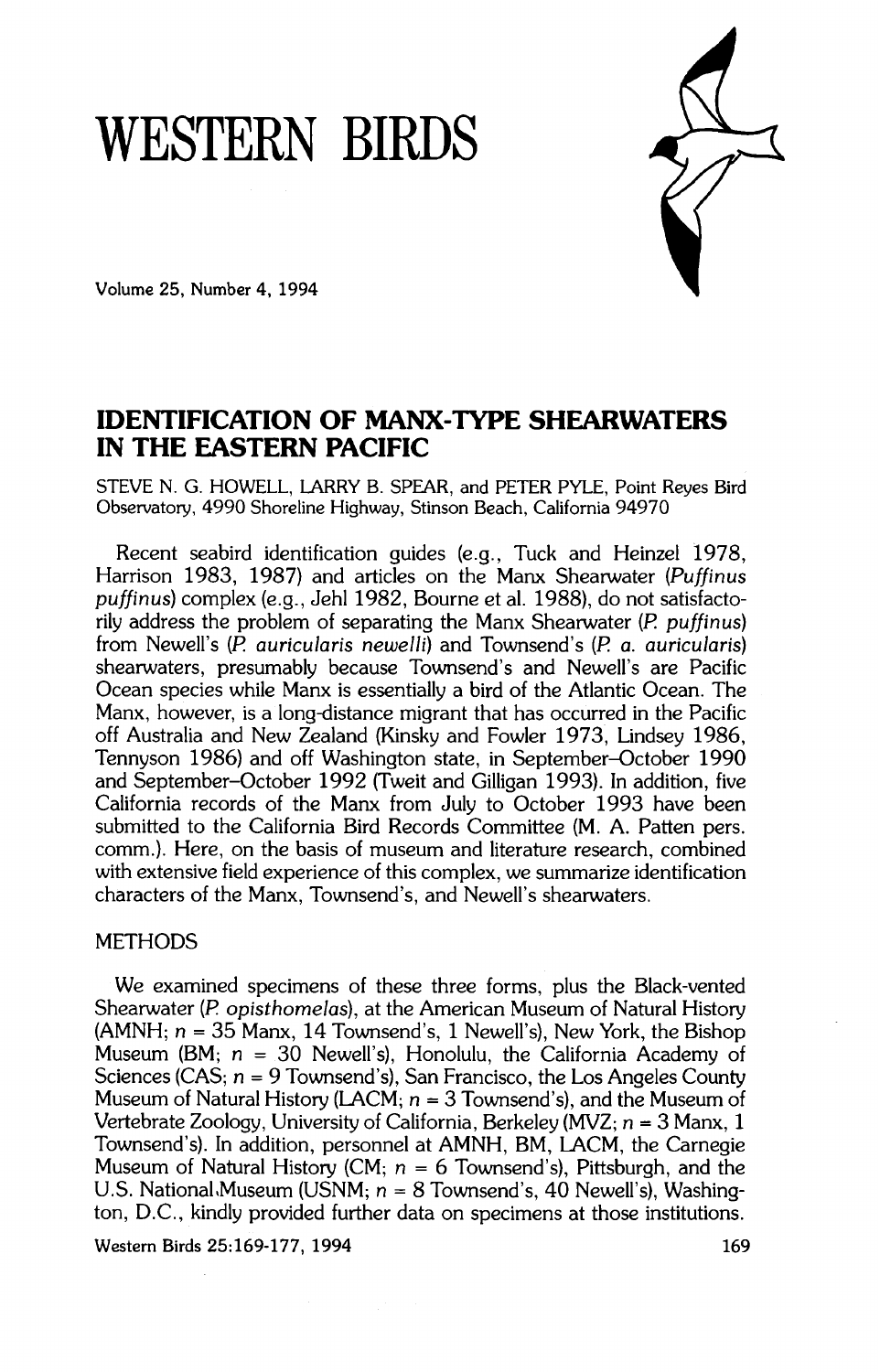**We researched published literature, as well as unpublished information from Point Reyes Bird Observatory's (PRBO) on-going research on Newell's Shearwaters nesting in Kauai, Hawaii. Our field experience with this complex comprises about 6000 hours of at-sea and land-based observation of thousands of each form.** 

## **RESULTS AND DISCUSSION**

**The only small shearwater occurring regularly off California is the Blackvented (A.O.U. 1983), the plumage variation of which was discussed by Loomis (1918) and Everett (1988). The field separation of this species from**  Townsend's, Newell's, and Manx shearwaters should not be a problem if the bird is seen well. Characters distinguishing Townsend's and Newell's **from the Black-vented were discussed adequately by Jehl (1982). The main features of the Black-vented are its lack of white flank patches and its dark brownish upperparts blending smudgily into whitish underparts (versus sharply contrasting blackish upperparts and white underparts of the others). Although one bird in more than 50,000 Black-vented Shearwaters we have seen showed white flank patches (Pyle pers. obs.), we consider this to have been an aberrant individual; in all other respects it looked like a typical Black-vented Shearwater. Howell and Engel (1993) discussedifferences between Townsend's and the eastern Pacific race of Audubon's Shearwater, P. lherminieri subalaris.** 

# **Size and Shape**

Manx, Townsend's, and Newell's shearwaters are all about the same size **as the Black-vented Shearwater, and all four fly in a similar manner, so size and flight are unlikely to be useful identification points, particularly with a lone bird. Townsend's averages longer-tailed than Manx, and Newell's averages longer-tailed than Townsend's, with virtually no overlap between Newell's and Manx (Table 1). Newell's generally appears fairly long-tailed in the field, although we doubt this would help in separating it from Townsend's (note overlap in Table 1). Recently fledged Newell's (in October and November) and birds in worn plumage can be short-tailed; e.g., the type'specimen of Newell's has a tail of 76 mm (King and Gould 1967) or 77** 

|                       | Tail length<br>Range (Mean $\pm$ SD <sup>q</sup> ) | Distal black undertail band <sup>b</sup><br>Range (Mean $\pm$ SD) |
|-----------------------|----------------------------------------------------|-------------------------------------------------------------------|
| Manx $(n = 38)$       | $68 - 79(72.4 \pm 2.7)$                            | $4 - 21 (9.9 \pm 4.3)$                                            |
| Newell's $(n = 38)$   | $77 - 89(83.9 \pm 3.0)$                            | $20-46(35.2 \pm 6.8)$                                             |
| Townsend's $(n = 41)$ | $71 - 83(76.3 \pm 3.0)$                            | $43 - 72(59.0 \pm 7.8)$                                           |

**Table 1 Tail Lengths and Widths of Distal Black Undertail Band (in**  mm) of Manx, Newell's, and Townsend's Shearwaters

**øSD, standard deviation.** 

**bSee Figure 1.**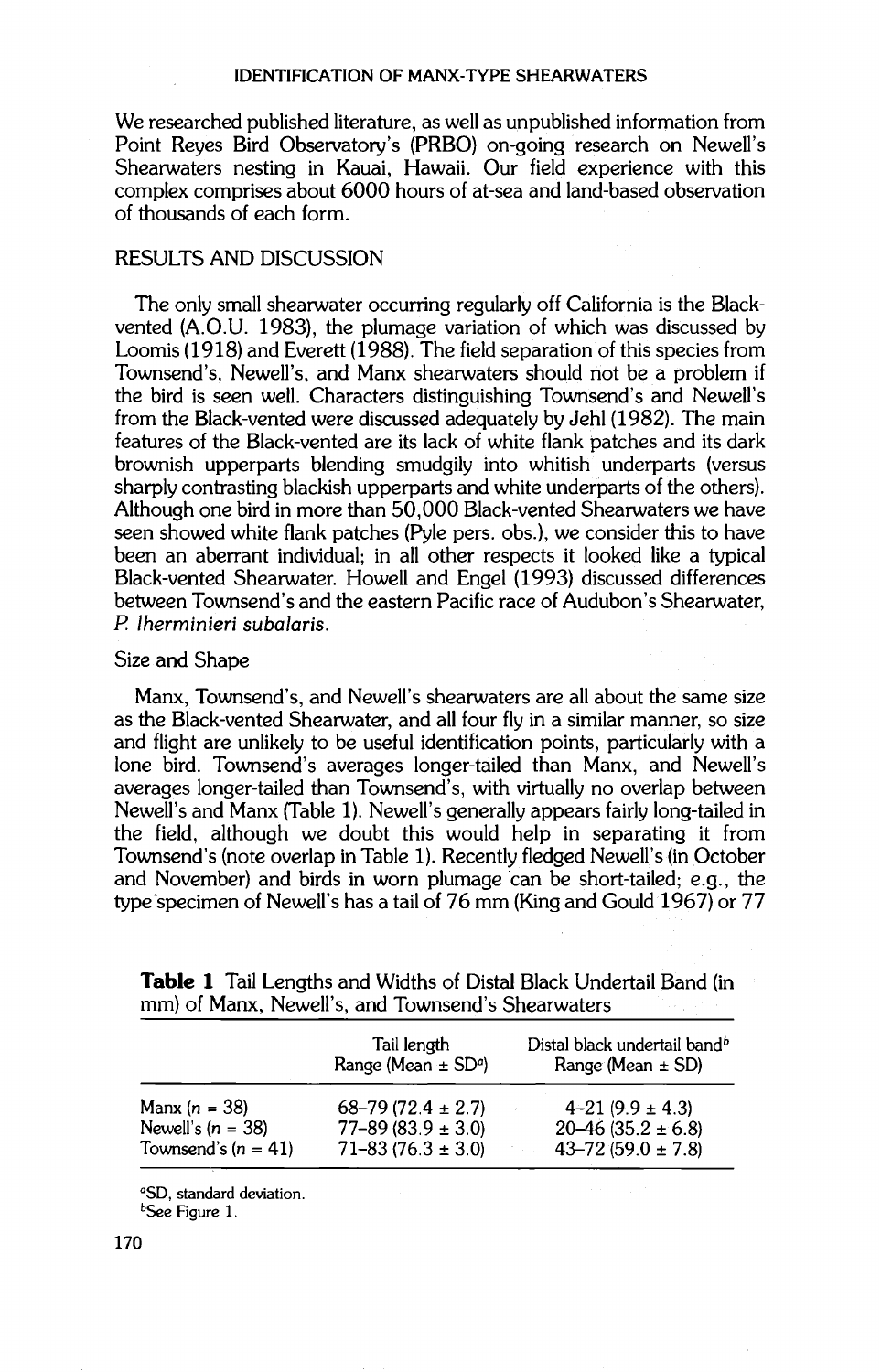**mm (Loomis 1918), within the range of the Manx. Tail length thus appears of little use in separating Townsend's from either Manx or Newell's but could be helpful in distinguishing between Newell's and Manx.** 

# **Upperpart Coloration**

**As noted above, Manx, Townsend's, and Newell's are basically blackish**  above and white below. Manx and Newell's have been described as blacker **dorsally than Townsend's, which is browner (Jehl 1982), and Newell's has been noted as blacker dorsally than Manx (Dunn 1988). We were unable to compare similarly fresh (blacker) or worn (browner) specimens of all three forms directly, although we found fresh-plumaged Manx as black dorsally as Townsend's, and Loomis (1918) noted that fresh-plumaged Townsend's are as black dorsally as Newell's. Because of variable lighting, plumage fading, plumage wear, and poorly known molt schedules ofimmature birds, subtle differences in the blackness of the upperparts appear not to be useful in identifying alone bird at sea.** 



**Figure 1. Variation (minimum extent of black above, maximum extent of black below) in undertail covert pattern of Townsend's (left), Newell's (center), and Manx (right)**  shearwaters. The lower figure is typical of Townsend's, whereas most Newell's have **patterns intermediate between the upper and lower figures. Only juveniles of the Manx show as much dark as the lower figure. Note that Manx is overall white-vented,-**  Townsend's is black-vented, with Newell's intermediate between these two extremes. **See Table 1 for measurements of the distal black undertail band (distance X).** 

**Sketch by Steve N. G. Howell**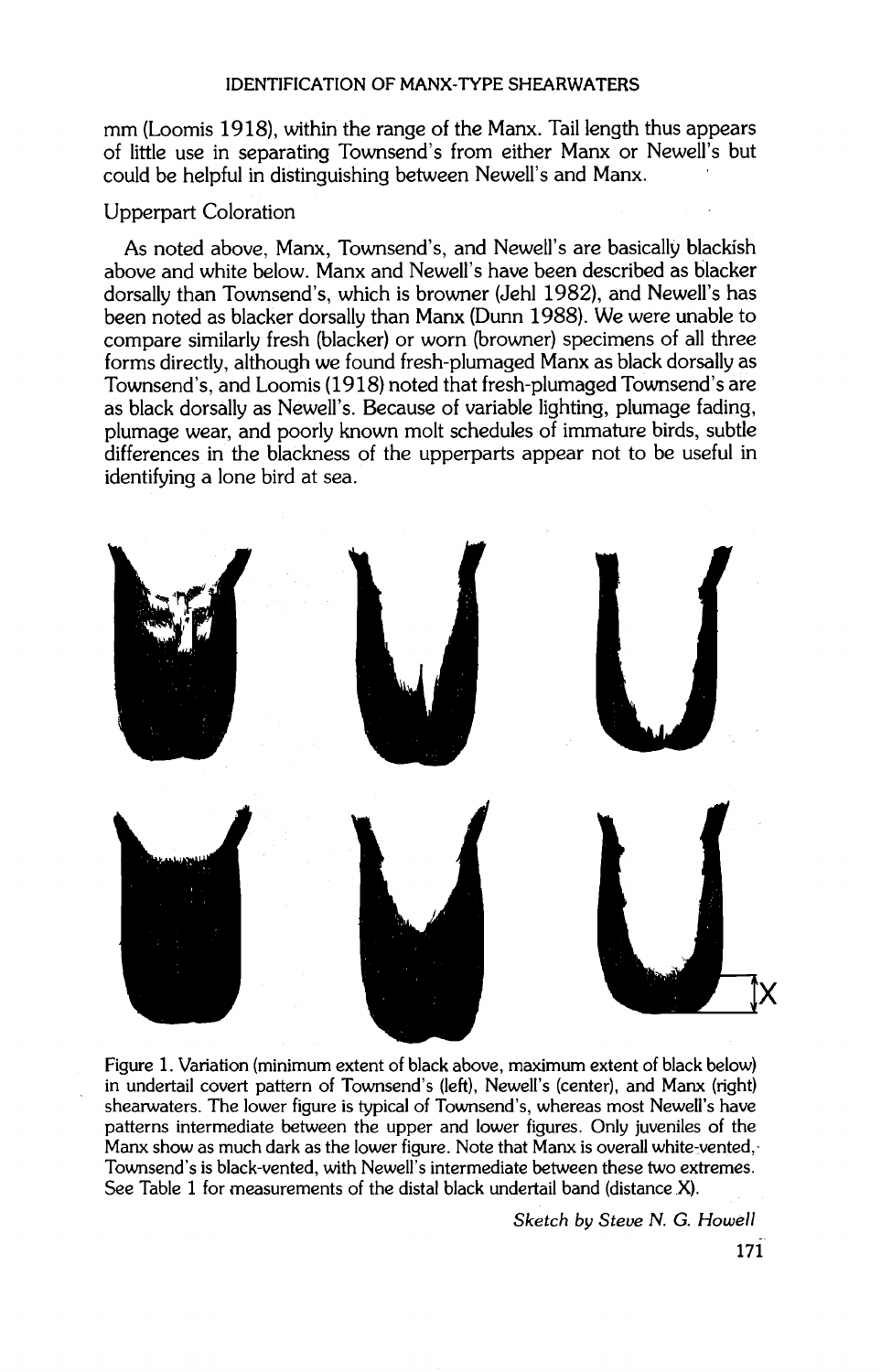#### **Face and Neck Pattern**

**As Jehl (1982) noted, Newell's shows a more sharply defined border between the black and white through the face than does Townsend's, which shows some dark freckling in this region, making the border more diffuse (Figure 2). The Manx Shearwater has a face and neck pattern similar to Townsend's (freckled and not sharply demarcated through the face; Figure 2). We agree with Jehl (1982) that these patterns are likely to be useful only at close range. Another feature that may be helpful at close range is the narrow band of pale feathers across the base of the maxilla shown by many Manx Shearwaters (e.g., numerous photos, and 20 of 36 specimens; Figure 2). No specimens or photos of Townsend's or Newell's we examined showed this feature; in these forms the forehead is solidly black (Figure 2).** 

**The extent of dark on the sides of the neck and chest varies considerably in all three forms. Differences suggested by Jehl's (1982) figure 3 are an artifact of the preparation of the specimens shown; specimens of Townsend's Shearwater at CAS match the neck pattern of the upper Newell's shown by Jehl. Manx Shearwaters also match the pattern of Townsend's (although the neck sides of the latter are perhaps slightly blacker), and we consider neck pattern of no use in distinguishing these three forms.** 

### **Flank Patch**

**The white flank patch of Townsend's (formed by clean white longest flank feathers) was first noted by Jehl (1982) as a field mark distinguishing it from the Black-vented and Audubon's shearwaters. Newell's also shows white flank patches like Townsend's, although the patches on both forms can be inconspicuous (Howell and Engel 1993; pers. obs.). Furthermore, up to 30% of several hundred Manx Shearwaters studied critically in April and May (off Wales and England; Howell), in August (off New Brunswick; J. L. Dunn, photos), in September (off Maine; Pyle), and in November (off Chile; Howell) showed distinct white flank patches, with some birds being similar to a typical Townsend's or Newell's. Also, 18 of 38 specimens of the Manx**  had mostly white flanks that probably would appear as patches, although **the flank feathers are not as long as on Townsend's; in the other 20**  specimens, the flanks were marked with blackish and at sea probably would **not look like white patches. Thus, extensive white flank patches strongly suggest Townsend's or Newell's but may not eliminate the Manx. A bird clearly lacking white flank patches is most likely a Manx but could be a Townsend's or Newell's molting its flank feathers.** 

**Evaluating the presence and extent of white flank patches demands care. If viewed from the side or above, with the wings held bowed (as on the bottom of a downstroke), all three forms show a white flank patch between**  the black upperwing and the black thighs. The extent to which these white **patches extend up onto the sides of the rump, as in typical Townsend's and Newell's, is best seen when the bird is flying slightly away from the observer. Critical prior experience with one or more forms is desirable in evaluating the extent of white flank patches.**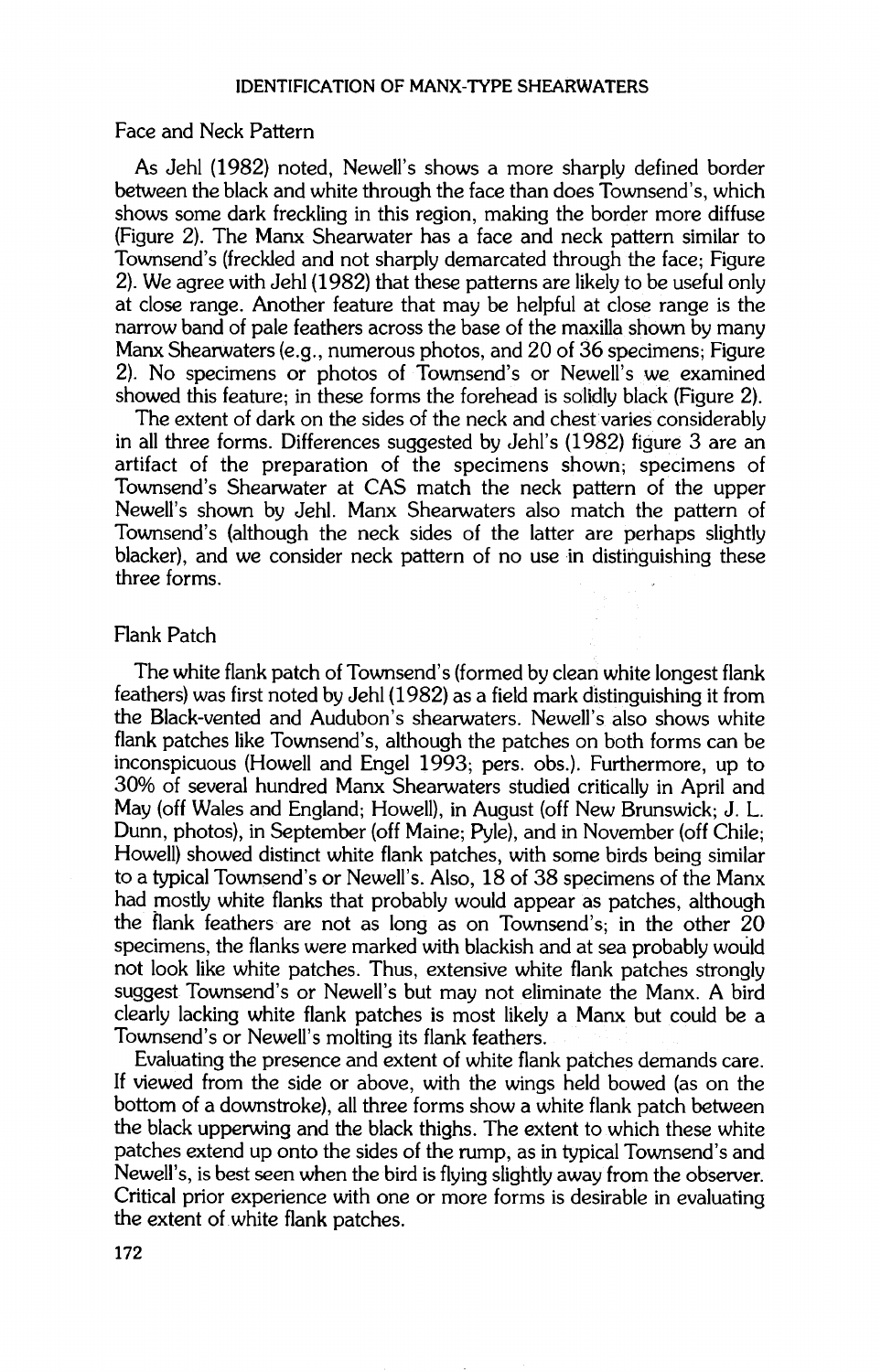

Figure 2. Comparison of Townsend's (left), Newell's (center), and Manx (right) **shearwaters. Note the longer tail of Neweli's relative to the Manx (but see Table 1) and the different undertail covert patterns of all three forms (also see Figure 1). See text for other differences.** 

**Sketch by Steve N. G. Howell**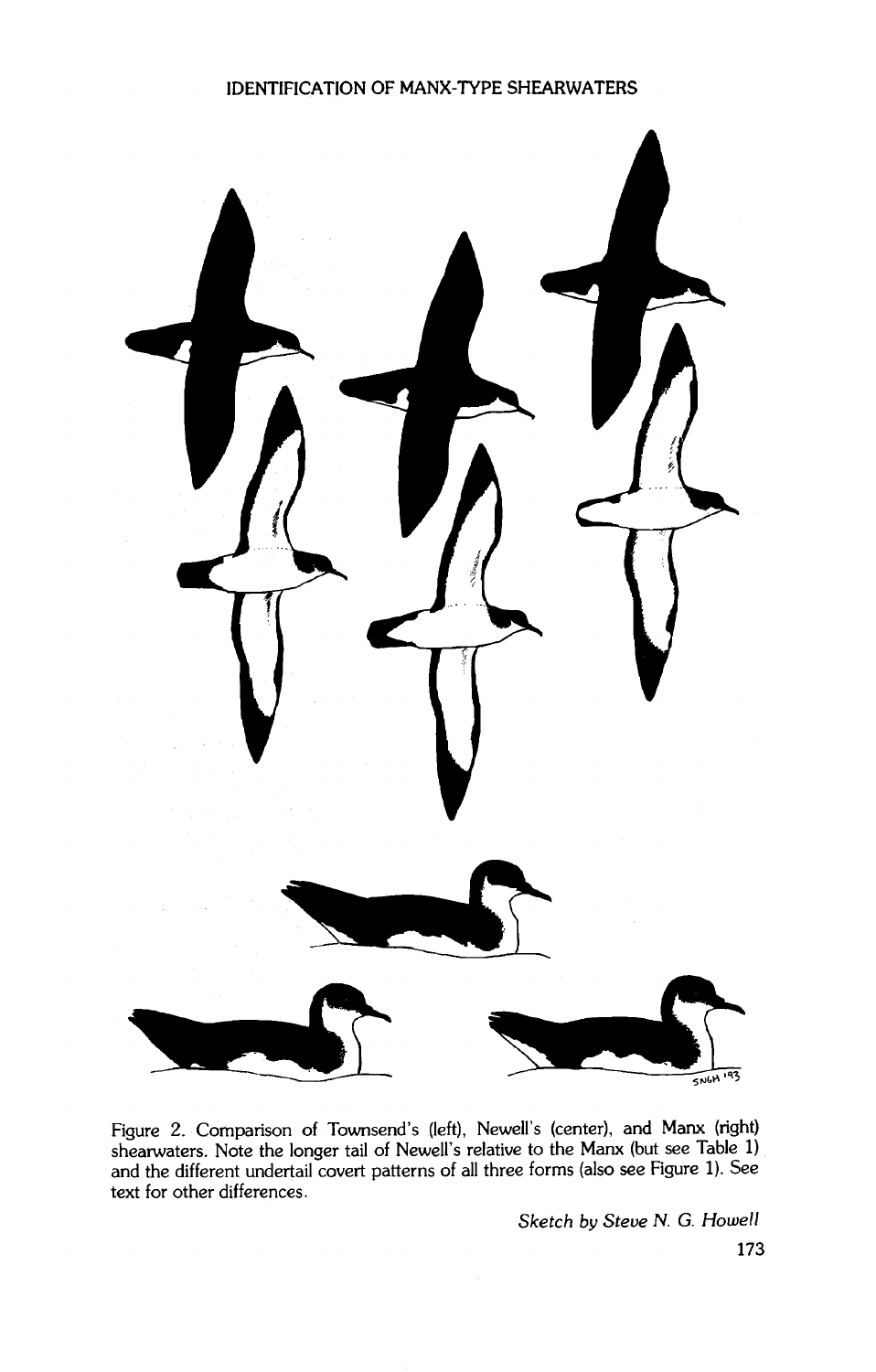#### **Undertail Covert Pattern**

**The best feature for distinguishing the three forms is the pattern of the undertail coverts. The undertail coverts of these shearwaters are long, reaching almost to the tip of the tail and covering most of the underside of the closed tail. Because clear views from directly below are seldom possible at sea, and because black undertail coverts often cannot be distinguished from black rectrices, it is usually easier to determine the extent of black distally on the undertail (Figures 1 and 2, Table 1).** 

**Manx Shearwaters older than one year have white undertail coverts, with black restricted to the outer webs of the lateral undertail coverts (Figure 1, upper). Birds in juvenal plumage (identified by axillar pattern; Baker 1993) also show dusky markings at the tips of the longest undertail coverts, which are still mostly white (Figure 1, lower). In the field, therefore, the Manx looks white-vented (Figure 2). If a bird is seen from above, however, shadowing combined with the blackish thighs can suggest the dark vent of Townsend's Shearwater, and from the side the undertail pattern can appear white basally and black distally, like that of Newell's Shearwater. With birds on the water, the white appears as an extensive wedge under the tail (Figure 2).** 

**For Townsend's Shearwater, Jehl (1982) indicated that "the undertail coverts are uniformly blackish." In fresh plumage, some undertail coverts of Townsend's have small white tips unlikely to be visible other than in the hand. Loomis (1918) also noted that some Townsend's have white proximal undertail coverts and concluded "there are no constant characters differentiating the Hawaiian form from the Revilla Gigedo birds." Two specimens (CAS 810, 811; Townsend's by tail length and locality) confirm this variation in undertail covert pattern (Figure 1, upper). However, while a Townsend's with white proximal undertail coverts may approach the pattern of some Newell's, the white proximal coverts of Townsend's are patchy and do not form such a noticeable and solid white area as on Newell's (Figure 1). Also, in the absence of molt, the white central area on the undertail coverts of Newell's is typically tapered, or V-shaped, while on Townsend's it is more rounded or irregular (Figure 1). On the water, Townsend's typically appears all dark under the tail (Figure 2).** 

**Descriptions of the undertail coverts of Newell's have varied. For example, figure 3 in Jehl (1982) shows two specimens of Newell's with undertail coverts white proximally and black distally (the feet obscure the exact extent of white). On the other hand, Harrison (1987) noted that Newell's differs from Townsend's in its "white or mixed black and white**  undertail-coverts," and Pratt et al. (1987) said "undertail coverts white" for Newell's.

**We know of no evidence that Newell's ever has all-white undertail coverts. Museum specimens, photographs, live birds we have handled, and birds seen clearly at sea all showed undertail coverts about half white and half black (Figures 1, 2), as noted by Jehl (1982). Prior confusion may have resulted from observers' being unfamiliar with the extent of undertail coverts covering the underside of the tail (see above). Superficially, however, Newell's appears "white-vented" because the central white area is**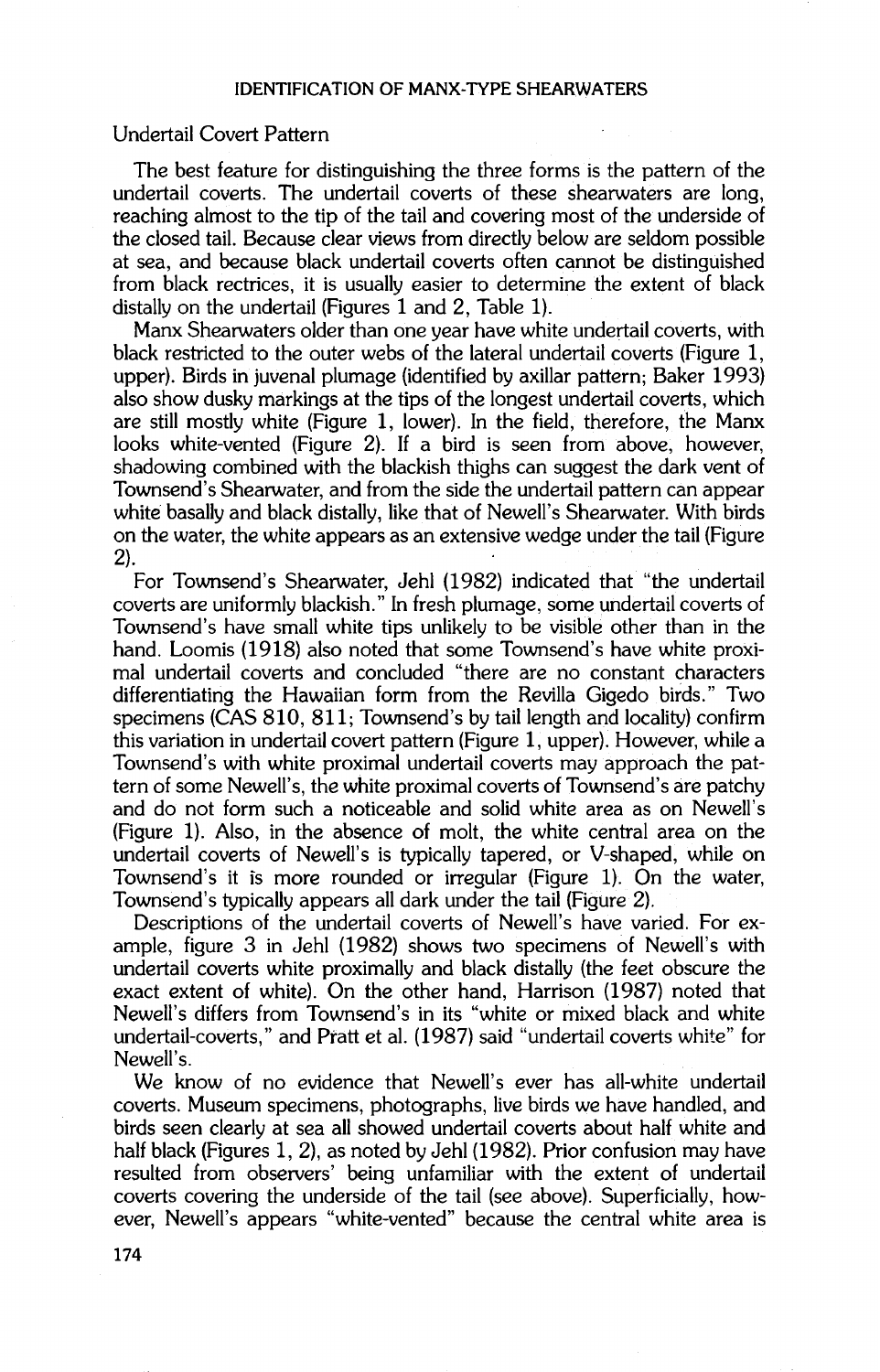**generally V-shaped, the same shape as the undertail coverts overall, and the blackish distal and lateral undertail coverts do not differ obviously from the rectrices (Figure 2). The pattern of the undertail coverts of Newell's is actually intermediate between that of Manx and Townsend's. Those Newell's with the most white approach the pattern of the Manx, but the lateral and most distal tail coverts are more extensively black, contributing to a broader black distal area under the tail (Figures 1 and 2; Table 1).** 

**In summary, most birds can be separated by the width of the dark distal undertail band formed by the rectrices and dark undertail coverts. This is generally 5-20 mm wide on the Manx Shearwater, 25-45 mm wide on Newell's Shearwater (30 mm on the type specimen), and 50-70 mm wide on Townsend's Shearwater (67 mm on the type specimen). These differences are detectable at sea under most condiditons when, in direct flight, the feet of shearwaters are tucked in and not visible, enabling clear views of the undertail pattern. The feet of birds alighting on, or taking off from, the water, however, can block the undertail pattern. This may also occur rarely in direct flight, leaving an impression of dark undertail coverts on the Manx-Shearwater. Observers should also take into account the effects of lighting, such as bright sun reflecting off the water and making white areas look more extensive than they actually are, or shadows making white areas appear dark. Also, molt of the the longest central undertail coverts of a Manx Shearwater may cause the undertail to show more black than usual at the tip.** 

#### **Underwing Pattern**

**Dunn (1988) pointed out that Newell's shows more contrast of flight feathers to underwing coverts than does the Manx Shearwater. While both Townsend's and Newell's have the under surface of their remiges blackish gray, versus a paler, more silvery gray in the Manx, we agree with Dunn**  (1988; pers. comm.) that this character is subject to variations in lighting **and could be of use only under ideal conditions.** 

**The underwing coverts of all three forms are mostly white, with a dark or dusky bar on the proximal lesser coverts. This bar generally shows up most strongly on Townsend's Shearwater but is also present on Manx and Newell's. Thus underwing pattern is not likely to be useful for distinguishing these three forms at sea.** 

### **SUMMARY**

Field separation of Manx, Newell's, and Townsend's shearwaters is not **always easy and requires clear and preferably prolonged views of a bird. The effects of lighting, wear, and molt should always be considered, and an evaluation of, all possible features should be used. The pattern of the**  undertail coverts is the most useful feature: Townsend's has black undertail **coverts, Manx has white undertail coverts, while Newell's has a pattern intermediate between these two extremes, with black distal and lateral coverts and white central proximal coverts (Figures 1 and 2). Differences in face pattern are useful but require close-range views: look for the cleaner-**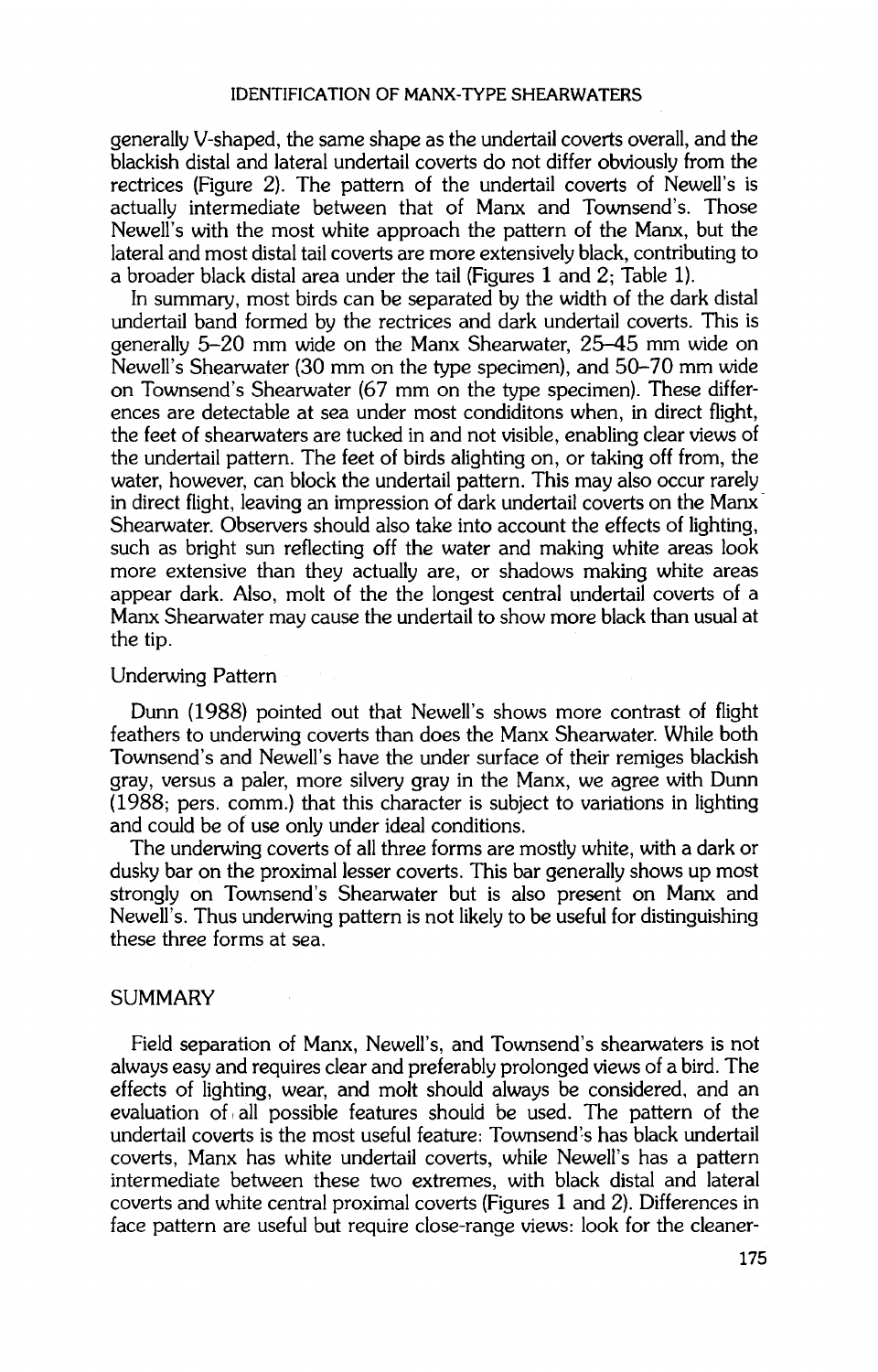cut black and white facial division of Newell's and the narrow pale band over **the bill of Manx (Figure 2). Birds with prominent white flank patches are most likely Townsend's or Newell's; those lacking them are more likely Manx. The longer tail of Newell's compared with Manx may be a useful feature; the tail length of Townsend's is intermediate between that of the Manx and Newell's.** 

#### **ACKNOWLEDGMENTS**

**We thank the following personnel at the museums listed under Methods for access to and/or data concerning specimens in their care: Mary LeCroy and Emanuel Levine (AMNH), James Dean and Gary R. Graves (USNM), Robert L. Pyle (BM), Kimball L. Garrett (LACM), Robin Panza and Kenneth C. Parkes (CM), Karen Cebra and Betsey Cutler (CAS), and Carla Cicero and Barbara Stein (MVZ). We also thank David Ainley for permission to examine unpublished photographs and videos of Newell's Shearwaters. Research conducted by PRBO on seabird ecology at sea, coordinated by Ainley and Chris Ribic, allowed us to gain extensive field experience with Newell's and Townsend's shearwaters. National Geographic Society grants 3321-86 and 4106-89 and National Science Foundation grants OCE 8515637 and OCE 8911125 supported this research. Howell thanks Richard Kelton and the Kelton Foundation for sponsoring two cruises to waters off western Mexico, in 1988**  and 1992, which contributed greatly to Howell's experience with Townsend's **Shearwater. Jon L. Dunn provided photographs of Manx and Newell's shearwaters**  for examination. David Ainley, Joe Morlan, and Philip Unitt provided valuable review **of the manuscript. This is contribution number 608 of PRBO.** 

#### **LITERATURE CITED**

- **Baker, K. 1993. Identification Guide to European Non-Passerines: BTO Guide 24. British Trust for Ornithology, Tring, England.**
- **Bourne, W. R. P., Mackrill, E. J., Patterson, A.M., and Yesou, P. 1988. The Yelkouan Shearwater Puffinus (puffinus?) yelkouan. Br. Birds 81:306-319.**
- **Dunn, J. L. 1988. Tenth report of the California Bird Records Committee. W. Birds 19:129-163.**
- **Everett, W. T. 1988. Biology of the Black-vented Shearwater. W. Birds 19:89-104.**
- **Harrison, P. 1983. Seabirds, an Identification Guide. Houghton Mifflin, Boston.**
- **Harrison, P. 1987. Seabirds of the World, a Photographic Guide. Christopher Helm, London.**
- **Howell, S. N. G., and S. J. Engel. 1993. Seabird observations off western Mexico. W. Birds 24:167-181.**
- **Jehl, J. R., Jr. 1982. The biology and taxonomy of Townsend's Shearwater. Gerfaut 72:121-135.**
- **King, W. B., and Gould, P. J. 1967. The status of Newell's race of the Manx Shearwater. Living Bird 6:163-186.**
- **Kinsky, E C., and Fowler, J. A. 1973. A Manx Shearwater (Puffinus p. puffinus) in**  New Zealand. Notornis 20:14–20.
- **Lindsey, T. R. 1986. The Seabirds of Australia. Angus and Robertson, North Ryde, N.S.W., Australia.**